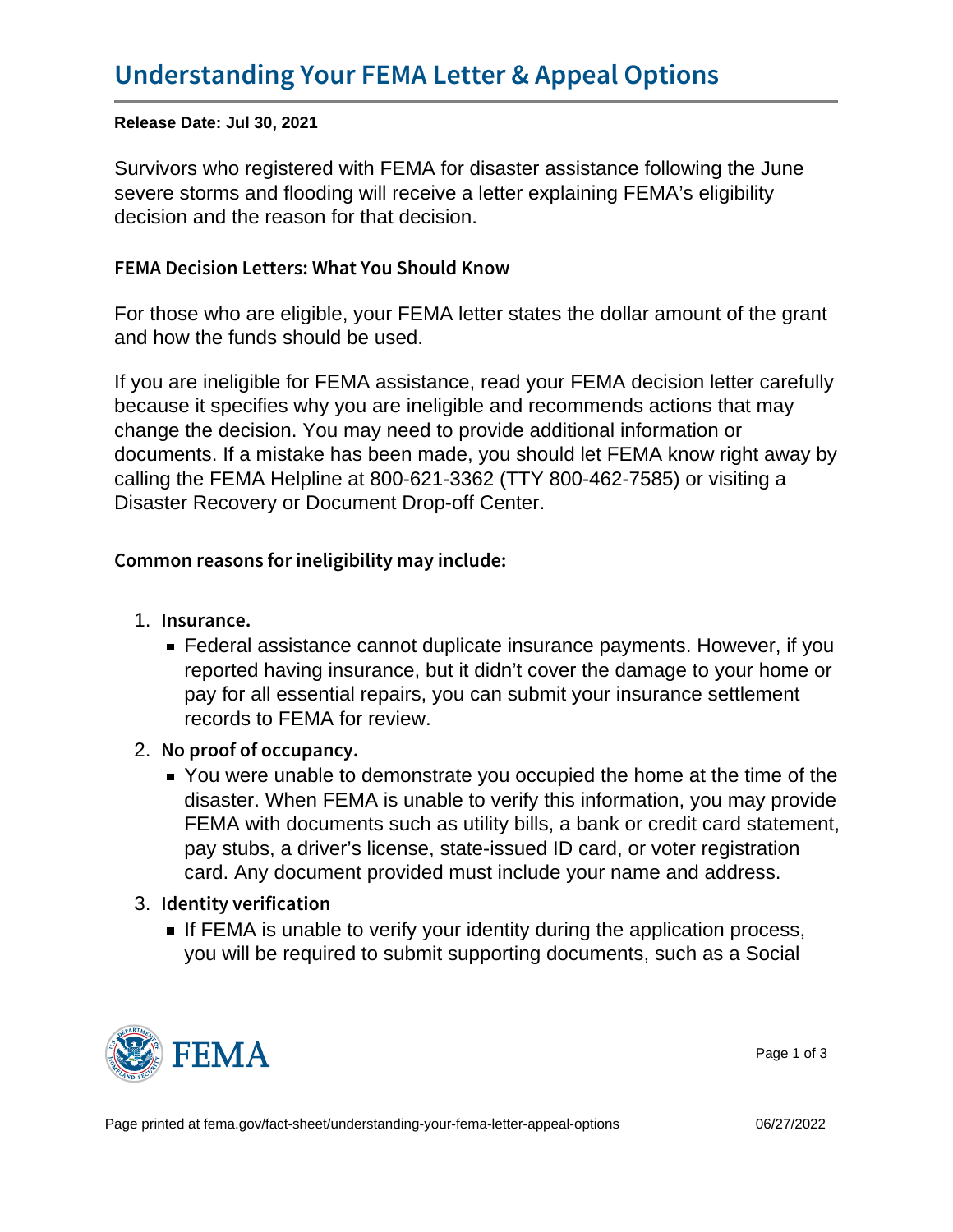Security card (along with a federal or state-issued ID), employer's payroll document containing full or last four digits of your social security number, military identification, marriage license to confirm proof of maiden name, or U.S. passport.

- 4. Verification of home ownership
	- **If FEMA is unable to verify homeownership through automated public and** government records, you will be required to submit supporting documentation. A supporting document may include, but is not limited to, a deed or title, home purchase contract (excludes rent-to-own contract), mortgage documentation, homeowner's insurance documentation, property tax receipt, property tax bill, manufactured home certificate or title, or last will and testament (and death certificate) naming the applicant heir to the property. Receipts for major repairs or maintenance may be acceptable if no other documentation exists. Any documentation provided must contain the address of the property for which the FEMA claim is being submitted.
- 5. Insufficient damage.
	- An inspector determined the damage caused by the current disaster has not made your home unsafe to live in. Your home was determined to be safe, sanitary and functional. If you disagree with the home inspector's decision, you can appeal. Get third-party documentation in writing (bid for repairs, condemnation notice, etc.) that states/supports your home is uninhabitable.

## Appealing a FEMA Decision

Everyone has the right to appeal a FEMA decision. An appeal must be filed in the form of a signed letter, by the applicant, within 60 days of the date on the decision letter. In the appeal, explain why you disagree with the decision. Include any requested information and supporting documentation. Be sure to include the following:

- Applicant's full name, current address and phone number
- Address of the applicant's pre-disaster primary residence
- Applicant's signature and the date
- **Applicant's registration number (on every page)**
- FEMA disaster declaration number DR-4607 (on every page)